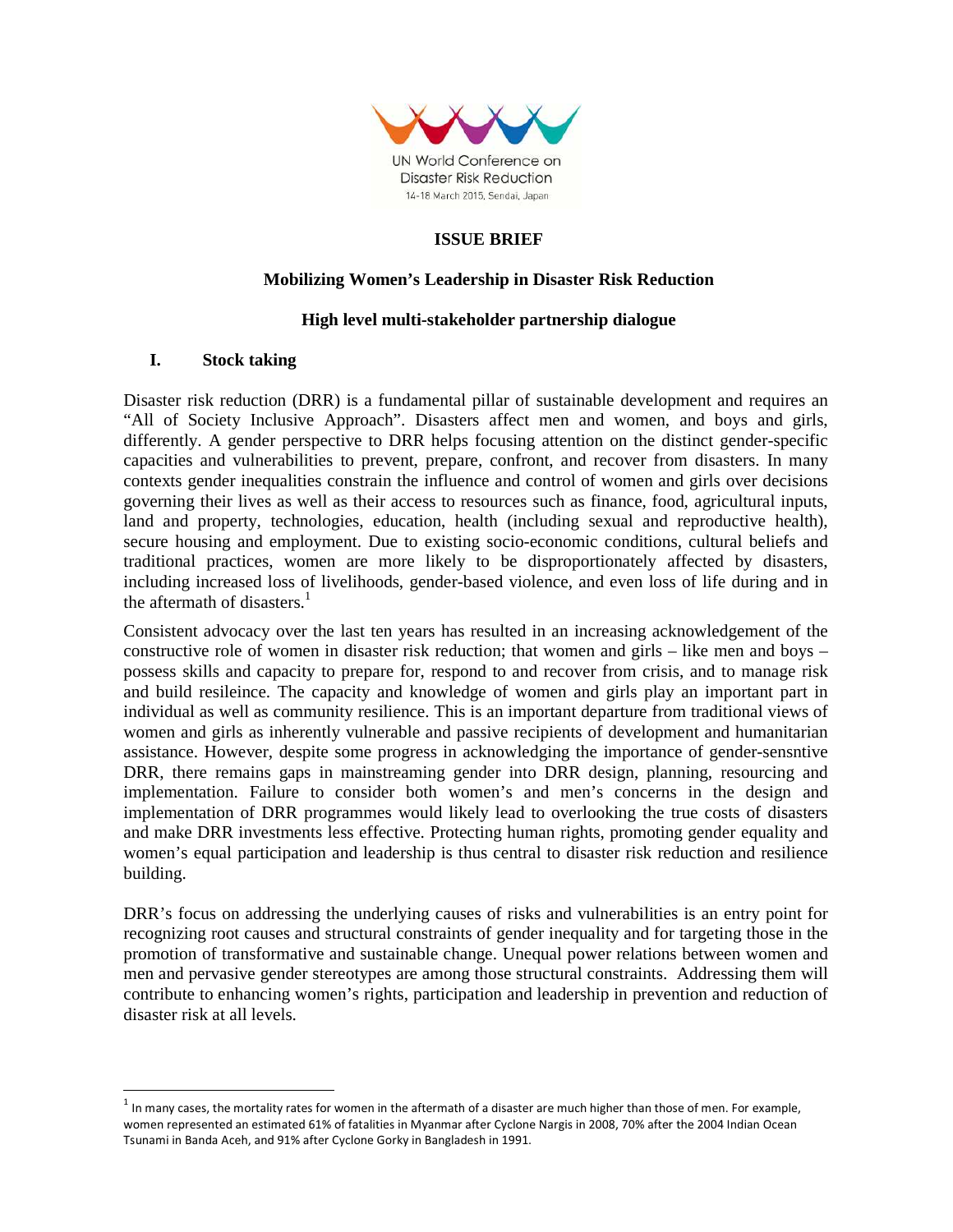Promoting women's equal participation and women's leadership in DRR through gender responsive governance at national and local level is paramount as a goal in itself to comply with human rights, and ensure that women's voices are represented and their needs, interests, ideas are brought to the table. A leading role of women in DRR is a key enabler of community resilience, inclusive, sustainable and relevant solutions to reduce disaster risk for all and thus a prerequisite for the success of the post-2015 framework for disaster risk reduction.

# **II. Overview**

The empowerment of women is a critical ingredient in building disaster resilience. Women are often the designers and builders of community resilience at the local level. There are countless examples where empowering women to exercise leadership within their communities contributes to disaster resilience. There is also strong and mounting evidence at the country level that improving gender equality contributes to policy choices that lead to better environmental governance, whether through increased representation and voice of women within their communities, in society at large, and at the political level, or through increased labor force participation.

At the normative level the international community has committed to a strong focus on gender equality and women's rights in disaster risk reduction. These commitments are grounded in the Convention on the Elimination of All Forms of Discrimination against Women (CEDAW), the Beijing Declaration and Platform for Action, as well as other international agreements such as the Hyogo Framework for Action: Building the resilience of nations and communities to disasters 2005-15 (HFA) and CSW resolutions (56/2 and 58/2) on gender equality and the empowerment of women in natural disasters.

A number of countries continuously work to integrate gender dimensions into risk reduction and disaster response involving women and men actively in planning and implementation. Civil society and women's organisations are undertaking innovative, gender equitable, pro-poor work to reduce disaster risk and build resilience of communities. They are developing community based models as well as promoting gender responsive disaster risk governance by enhancing women's skills and capacities to overcome barriers to their equal participation in decision making processes at local and national level.

While progress has been made in the implementation of the Hyogo Framework for Action (HFA), it is widely recognized that serious gaps and challenges remain in delivering on the international community's commitments to gender equality and women's rights in disaster risk reduction efforts. Engagement and leadership of women as change agents in their societies are still often overlooked in disaster risk management, where women are often categorized as a vulnerable group.

Periodic reviews on HFA implementation progress show the status of gender equality and women's social, economic and political empowerment are considered limited and unsatisfactory. Global and regional consultations on the post-2015 framework for disaster risk reduction signaled a clear message that gender equality considerations require a stronger implementation focus and called for strong engagement and promotion of womne's leadership in DRR. There is a wealth of recognized policy advice, best practices, strong evidence-based recommendations, innovations, guidance and tools for rights-based, gender sensitive approaches for disaster risk reduction and resilience building. This implies that it is lack of political attention and priority, inadequate capacity for implementation, as well as gaps in monitoring and accountability mechanisms which impede implementation of gender equality commitments.

As structural barriers to women's participation and leadership in decision making is a systemic problem, delivering on commitments to promoting women's leadership in DRR requires dedicated and targeted actions. It requires the faciliatation of women's leadership despite these society wide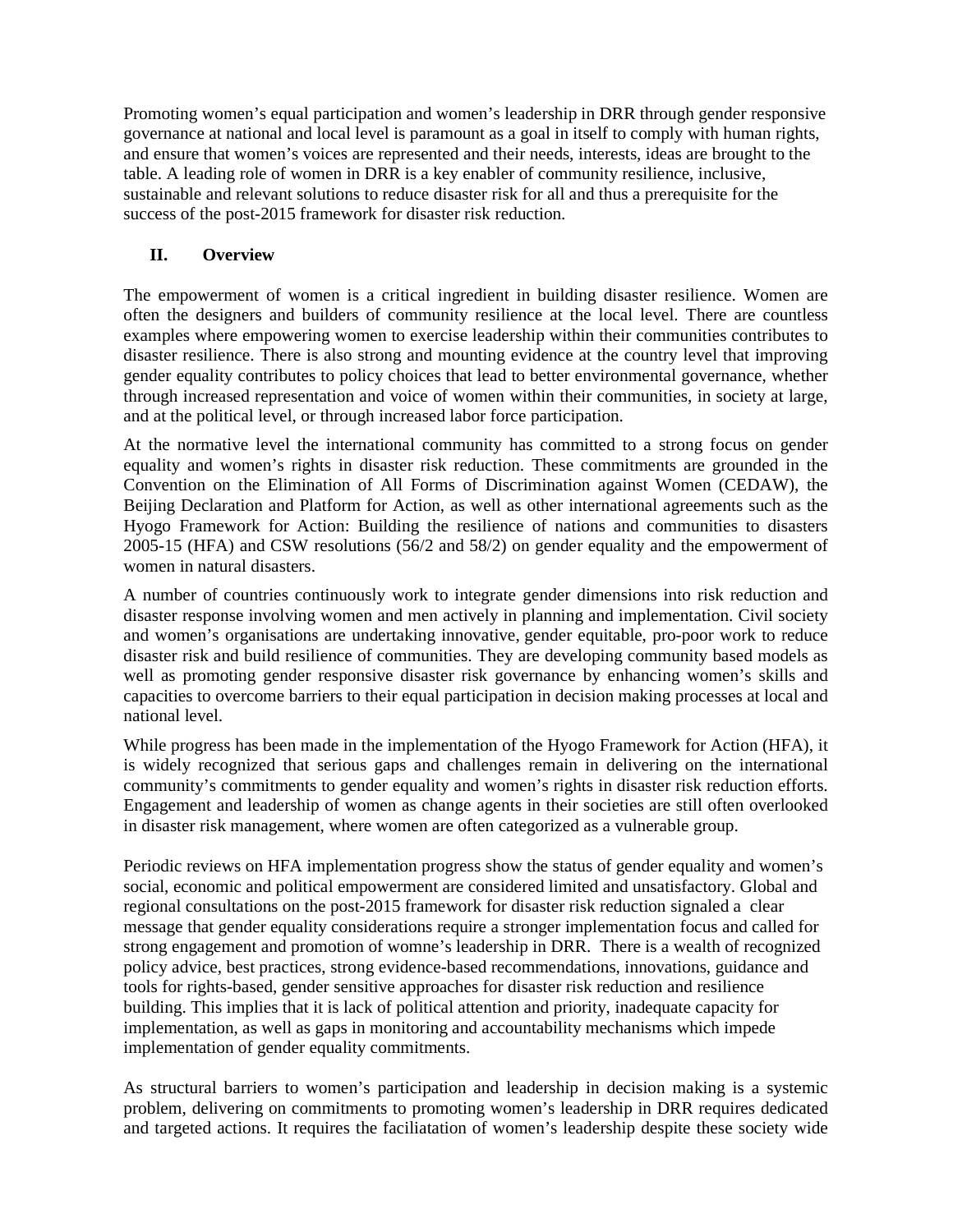barriers in addition to expanding and stregthening women's capacities to engage. A crucial element is recognizing and strengthening the role and capabilities of civil society and women's organisations in particular, and empowerming them, through policies, access to resources and capacity building, to hold decision makers accountable for transparent, inclusive and gender response DRR management.

Explicitly mentioning gender differentiation and promoting gender parity in all instances in DRR efforts across sectors, e.g. addressing unequal access to and control over resources to ensure resilience. This will lead to more just, relevant, effective and sustainable DRR for women and men as well as contribute to overall development and human rights objectives. Gender sensitive and participatory disaster risk reduction management can also increase and broaden ownership and sustainability of initiatives by ensuring greater relevance through equal involvement of the population as a whole. For example, the disaster recovery phase can present opportunities for new and more progressive gender roles and relationships to emerge, and provide opportunities to rebuild in a way that is inclusive of women and girls and provide opportunities for women to assume leadership roles and better influence the direction of development patterns.

### **III. Way forward**

The post-2015 framework for disaster risk reduction is well placed to highlight the importance of engaging women as key stakeholders. Participation of women is critical to effectively managing disaster risk and implementing gender-sensitive DRR policies, plans and capacity building actions. In support of accelerated implementation of commitments to mobilizing women's leadership in DRR, the following aspects should be taken into consideration:

### **Institutionalization**

The prioritization of gender equality and women's leadership in all facets of DRR governance, in particular national and local planning, is a key enabler of sustainable disaster risk reduction results for women and men. National legal frameworks, policies and organizational arrangements for disaster risk reduction should be reviewed to include specific provisions for practical and measurable targeted actions for the achievement of gender equality and women's participation and leadership in national implementation strategies such as:

- Ensuring institutionalization of capacity, procedures, performance standards, and resources of national and local Disaster Risk Management Authorities to implement programmes that enhance gender equality and women's empowerment;
- Promoting gender parity in national and local Disaster Risk Management institutions at all levels;
- Ensuring that DRR financing is underpinned by gender responsive budgeting and input based expenditure informed by sex-disaggregated data and gender analysis;
- Establishing gender-responsive accountability and monitoring mechanisms at national and local level enabling the measurement of progress on gender equality and the participation, leadership and empowerment of women in disaster risk reduction with associated baselines, indicators, targets and data collection methodologies in place;
- Ensuring that collection and use of sex and age disaggregated data and gender analysis is systematically intergrated in information management, assessment, planning and monitoring methodologies so that the differential impact of disasters on females and males can be made visible, documented and inform efforts. Without data, problem identification and accountability is superficial and perpetuate responses that are insensitive to gender differences;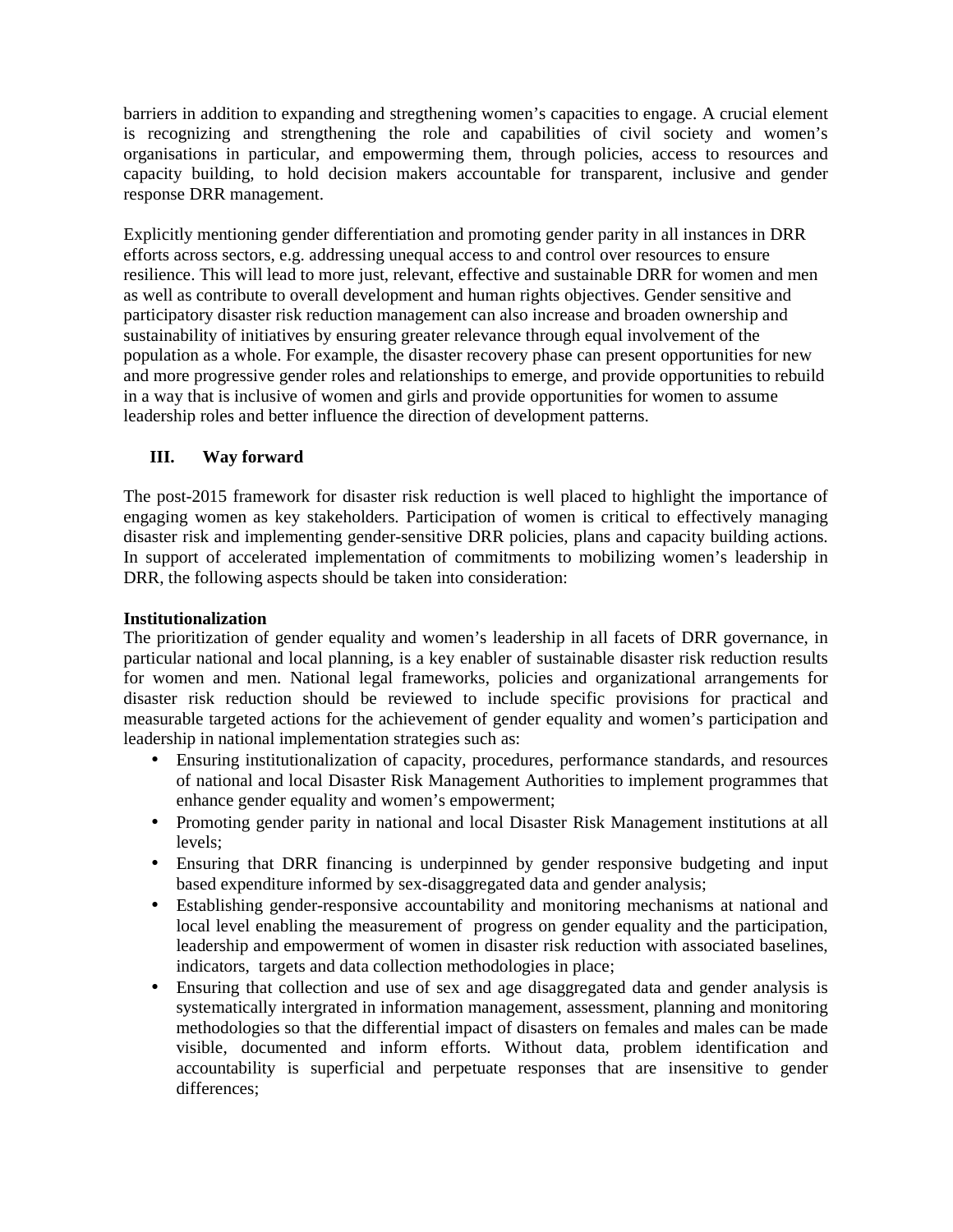• Ensuring accountability between respective national institutions for gender equality issues and disaster risk management to ensure stronger cross fertilisation and clarification of responsibilities.

#### **Representation**

Women, as individuals and organized groups, are agents and leaders of collaborative change, innovation, resilience, solidarity and survival strategies in their communities. Their perspective and local knowledge provide important contributions to building resilience. It is also important to engage men and boys as essential partners in promoting the valuable contributions and leadership of women. Women's representation and leadership is a human right which can be better promoted in DRR efforts by:

- Establishing participatory decision making and oversight mechanisms to facilitate the voice and influence of gender equality advocates, civil society and national women's machineries, in shaping public policy, making investment decisions, and monitoring investment and performance of Disaster Risk Management institutions;
- Promoting and creating opportunities for collaboration and partnerships between women's and grassroots organizations, gender equality champions and national and local disaster management institutions in the development, management, implementation and monitoring of national and local DRR efforts;
- Recognizing and strengthening women's organizations and networks for improved capacity and participation in DRR at policy and programme levels with particular focus on building on community resilience efforts led by grassroots organizations;
- Supporting community resilience efforts of grassroots women's organizations. Their knowledge and expertise should be formally recognized and incorporated fully into disaster risk reduction plans at local and national levels.

### **Participation and capacity**

Women must be positioned as active stakeholders and decision makers in DRR efforts and not only as a human and economic resource for DRR. Women leadership is further facilitated when they are systematically included and informed and when their participation is supported. This means removing barriers for women to voice their needs and priorities, to access and use of information, capacity development opportunities, training and prioritization of formal and informal education on disaster risk reduction. . This can be facilitated by:

- Institutionalization of quota systems or gender parity in DRR decision making processes and interventions;
- Enhancing women's equal access to information, including early warning, training, education and capacity building to strengthen their self-reliance and ensure the implementation of gender-responsive public information and communication systems;
- Prioritizing education as a critical entry point to engage girls in DRR and engage boys as allies in addressing barriers that prevent the participation of women and girls in DRR;
- Mediating constraints on women's time, mobility and security impeding their participation in DRR (e.g. by providing support to women's other responsibilities so they are not overburdened but have time and opportunity to participate in activities).For example: safe transportation and child-care support is provided; activities and meetings take place at times that are convenient to women; women are compensated materially for the time and skills they contribute;
- Ensuring women's legal entitlements and practical access to assistance and services in relation to disaster risk management such as basic health services, including sexual and reproductive health, compensations, cash transfers, insurance, social security, credit, employment.